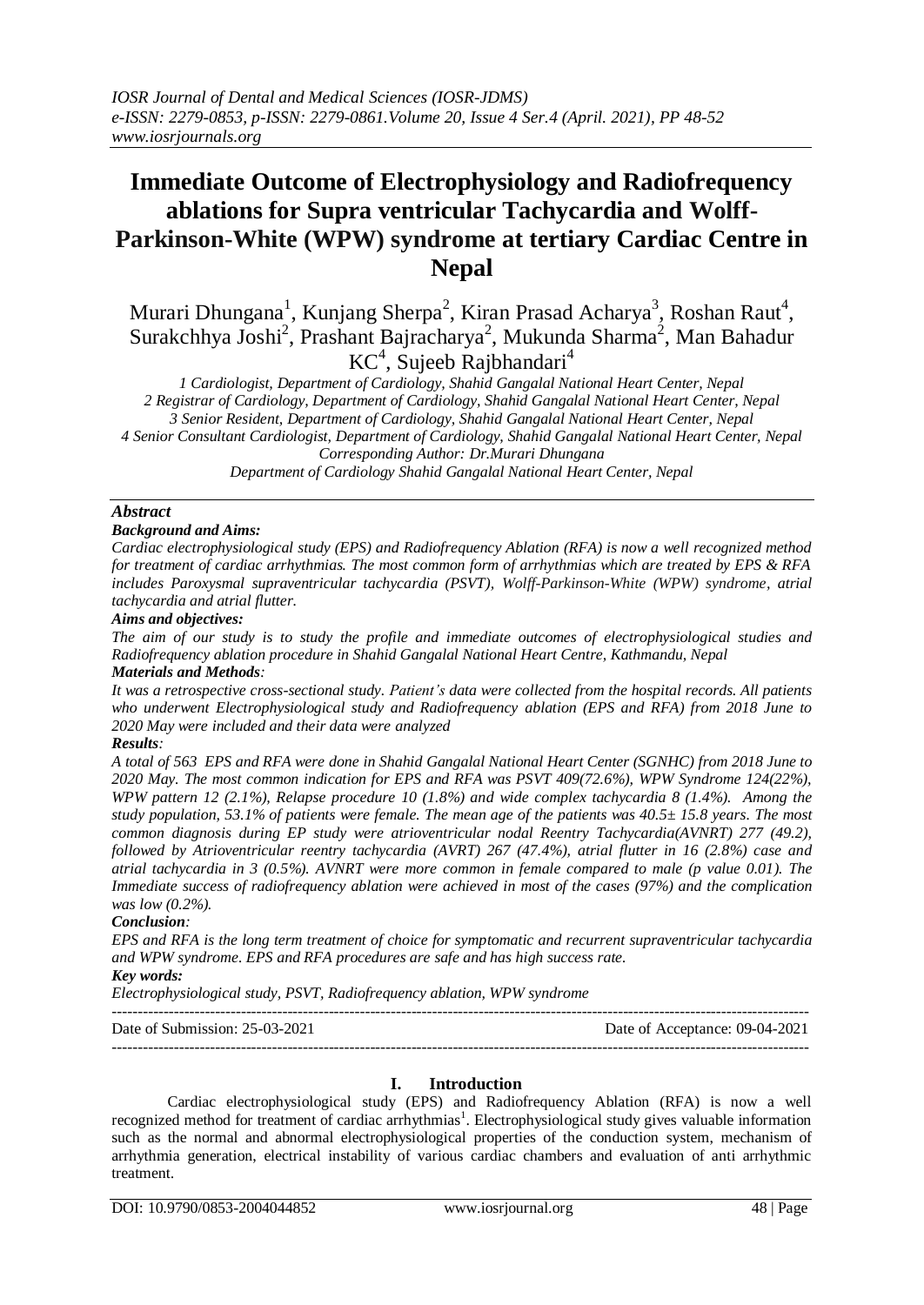The EPS and RFA procedure consists of diagnostic EP study and therapeutic radiofrequency ablation followed for patients with appropriate arrhythmia substrate. Most of the Supra ventricular tachycardia is caused by the presence of accessory conducting Pathway or the presence of dual AV nodal physiology resulting in AV nodal reentrant tachycardia (AVNRT).

The safety and efficacy of the procedure has been proven in multiple studies<sup>2</sup>. The success rates for ablation are variable with success rates of 98-100% in some series for AVNRT and 50% in tachycardia due to right free wall accessory pathway<sup>3</sup>. An initial report published by Rajbhandari S, et al. Cardiac EPS and RFA in Nepal showed the incidence of atrioventricular reentrant tachycardia (AVRT) 54.2%, AVNRT (41.95%), atrial tachycardia 1.5% and remaining others<sup>4</sup>.

The aim of the study was to study the profile and immediate outcomes of electrophysiological studies and Radiofrequency ablation procedure using conventional 2D system at tertiary Cardicac Centre in Nepal at current context.

#### **II. Materials and Methods:**

This is a Retrospective observational study done at Shahid Gangalal National heart centre . All patients who underwent EPS and RFA using conventional (2D) EP system from June 2018 to May 2020 were included. Patients who underwent RFA with 3D mapping system were excluded The patient's data were collected from reviewing data from hospital record and were analysed.

Information on patient age, sex, indication of EPS , diagnosis after EPS , immediate outcome and complication were evaluated. The immediate successful ablation was define as no recurrence of tachycardia and reappearance of the accessory pathway 15-30 minutes after successful ablation.

Statistical analysis was performed with statistical software (SPSS-22.0 for windows).Results were analyzed using appropriate statistical methods. P-value was calculated under the predetermined level of significance (0.05) and Confidence interval (CI) of 95% was constructed. Results were expressed in percentage, mean and standard deviation. Ethical clearance was taken from Institutional Review Committee of Shahid Gangalal National Heart Center, Nepal.

### **EPS and RFA procedure** :

Patients who were referred to cardiology OPD or presented to ER with documented PSVTs or WPW pattern in ECG with symptoms of PSVT and patients with WPW requiring ablation were included for EPS and RFA. Electrophysiological study and Catheter ablation procedures were performed in an electrophysiology laboratory equipped with recorders, programmed stimulators and ablators using Work Mate EP system, ST Jude Medical, of Shahid Gangalal National Heart centre, Kathmandu, Nepal. RFA procedures were performed under fluoroscopy and the amount of radiation exposure was dependant on the length of the procedure being performed. For the EP study, all patients after a formal written consent were draped with all aseptic precautions. Venous and arterial accesses were obtained under local anesthesia. For Right sided pathway and AVNRT Three 6 French femoral sheath were placed percutaneous in the same femoral vein. Three 6 Fr quadripolar diagnostic catheters were inserted: one in the high right atrium (RA), one in Bundle of His, and one in the right ventricle (RV). Coronary sinus was cannulated via the right internal jugular vein with 6 Fr decapolar CS catheters. The same side femoral vein was cannulated as a fourth assess for ablation purpose and Trans-septal approach for left sided pathway ablation when required. Usually a retrograde approach was followed for left sided pathway ablation for which a femoral arterial assess was taken in the same side and 7 F Femoral sheaths was inserted.

EP study was conducted using different maneuvers and Tachycardia induced. Different maneuvers such as continuous atrial pacing, Programmed Atrial stimulation, Ventricular pacing and other maneuvers were done to induce tachycardia differentiate pathway and see the VA conduction pattern. After the identification of pathway an ablation catheter was inserted and mapping of the pathway localization was done. Ablation was done usually using a 6F ablation catheter with energy of 35-40 W, temperature of 60 degree Celsius and for a time of 60-90 Sec. After ablation EP maneuvers were conducted to see whether the pathway was present or not. 15- 30 minutes after ablation again maneuvers were conducted and considered immediate success if there was no tachycardia and pathway present.

## **Baseline Characteristics:**

#### **III. Results:**

There were 563 Procedure of EPS and RFA done under 2D system were done at Shahid Gangalal National Heart Centre from June 2018 to May 2020. The mean age of the patients was 40.5± 15.8 years. Female patients (53.1%) were more than male (46.8%). The mean age of male patients was  $38.54 \pm 16.2$  years and female patients were 37.7 ±15.98 years. The most common indication for EPS and RFA was PSVT 409 (72.6%) and the second most common was WPW Syndrome 124(22%) and others indication as shown in table 1.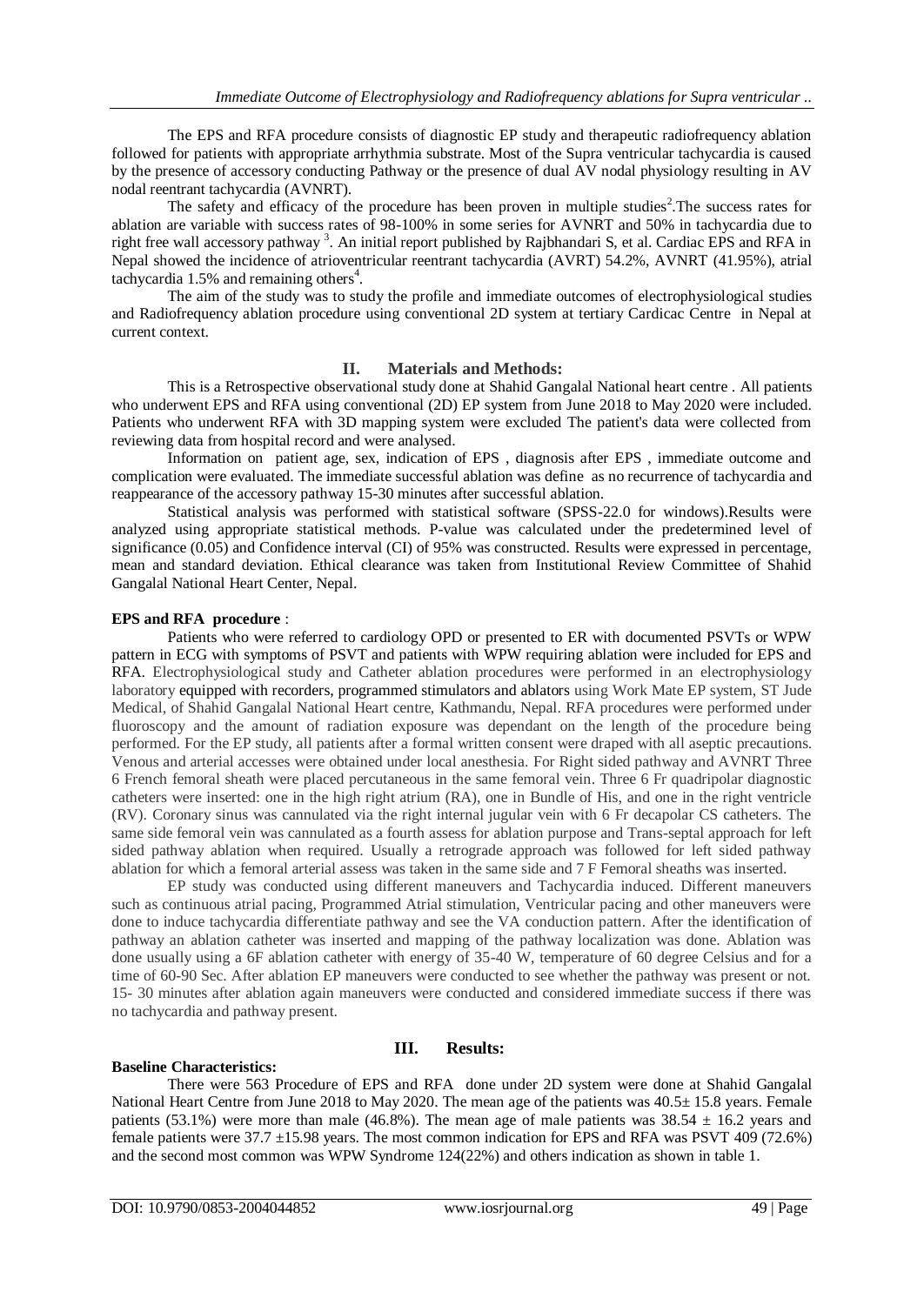| <b>Variable</b>                 | <b>Frequency</b>    |  |  |
|---------------------------------|---------------------|--|--|
| $Age (mean \pm SD)$             | $40 \pm 15.8$ years |  |  |
| <b>Male</b>                     | $38.54 + 16.2$      |  |  |
| <b>Female</b>                   | $37.7 \pm 15.98$    |  |  |
|                                 |                     |  |  |
| Gender $(N\frac{9}{6})$         |                     |  |  |
| <b>Male</b>                     | 46.8%               |  |  |
| Female                          | 53.1%               |  |  |
| Indication Of EPS and RFA (N/%) |                     |  |  |
| <b>PSVT</b>                     | 409(72)             |  |  |
| <b>WPW SYNDROME</b>             | 124(22)             |  |  |
| <b>WPW PATTERN</b>              | 12(2.1)             |  |  |
| <b>WIDE COMPLEX TACHY</b>       | 8(1.4)              |  |  |
| <b>RELAPSE PROCEDURE</b>        | $10(1.8\%)$         |  |  |

## **Table 1: Baseline Characteristics:**

The most common diagnosis during EP study were atrioventricular nodal Reentry Tachycardia 277 (49.2), followed by Atrioventricular reentry tachycardia 267(47.4%), atrial flutter in 16 (2.8%) case and atrial tachycardia in 3 (0.53%). Shown in table 2

| Table 2: Diagnosis during EP study |             |  |  |
|------------------------------------|-------------|--|--|
| <b>EPS</b> diagnosis               | N(%         |  |  |
| <b>AVNRT</b>                       | 277 (49.2%) |  |  |
| <b>AVRT</b>                        | 267 (47.4%) |  |  |
| <b>ATRIAL TACHYCARDIA</b>          | 3(0.53%)    |  |  |
| <b>ATRIAL FLUTTER</b>              | $16(2.8\%)$ |  |  |

AVNRT occurred more in female patients 173(62.5%) as compared to male patients 104 (37. 5%) and AVRT was seen in more in male patients 148 (55.4%) compared to female 119 (44.6%) (Pvalue 0.001) as shown in figure 1.



**Figure 1: Gender distribution in AVNRT and AVRT group**

The most common accessory pathway involved in AVRT was left lateral accessory pathway 137(51.3% ) followed by posteroseptal accessory pathway 35(13.1%) , left posterior(5.9%), right posterior(5.6%) ,left antero lateral 13(4.8%), right free wall 13(4.8%) ,posterolateral 13 (4.8%) and other pathway as shown in table 3.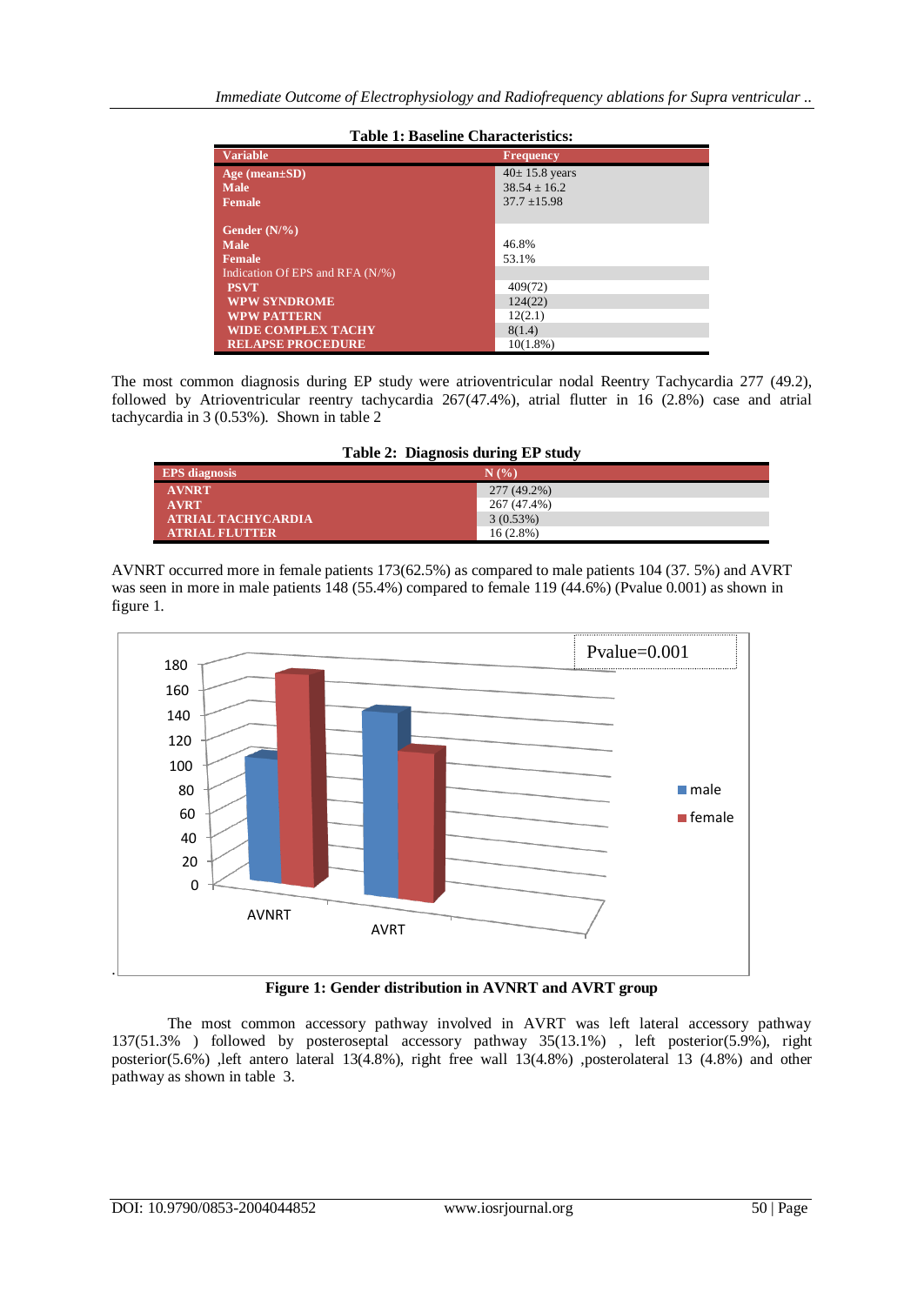| Types of AVRT Pathway      | $N = 267$ (%) |
|----------------------------|---------------|
| <b>Left Lateral</b>        | 137(51.3%)    |
| <b>Posteroseptal</b>       | 35 (13.1%)    |
| <b>Left posterior</b>      | $16(5.9\%)$   |
| <b>Right posterior</b>     | 15 (5.6%)     |
| Left anterolateral         | 13 (4.8%)     |
| <b>Right free wall</b>     | 13(4.8)       |
| posterolateral             | 13(4.8)       |
| <b>Left anterior</b>       | $6(2.2\%)$    |
| parahisian                 | $6(2.2\%)$    |
| <b>Right anterolateral</b> | $3(1.1\%)$    |
| <b>Mahaim</b>              | $3(1.1\%)$    |
| <b>Midseptal</b>           | $3(1.1\%)$    |
| <b>Right Anteroseptal</b>  | $2(0.7\%)$    |
| <b>Left Posterolateral</b> | 1(0.37%)      |
| Middle cardiac vein        | 1(0.37%)      |

**Table 3: Various type of pathway in AVRT**

The immediate success, which is considered as no recurrence of tachycardia and reappearance of the accessory pathway 15-30 minutes after successful ablation, was achieved in most of the cases with a number of 546 (97%) as shown in table3. Among the number of major as well as minor immediate complications there was only 1 patient (0.2%) , who had severe anaphylaxis of Cefazolin and was successfully treated and later discharged after 2 days as shown in table 4.

|  |  |  | Table 4. Outcome and complication during the EP procedure |
|--|--|--|-----------------------------------------------------------|
|  |  |  |                                                           |

| <b>Outcome</b>             | $N/$ %     |
|----------------------------|------------|
| <b>Successful Ablation</b> | 546 (97%)  |
| <b>Complication</b>        | $1(0.2\%)$ |
|                            |            |

The EP and RFA procedures were quick and prompt with radiation exposure to a very acceptable time. The mean average Fluoro time of the procedure was 20.33 minutes. Apart from the conventional ablations for SVTs, Few typical Atrial flutter(16) and Atrial Tachycardia(3) were successfully ablated using 2D EP system during the recent years, though 3D system are usually used for the ablation of Atrial tachycardia.

## **IV. Discussion:**

Though vagal maneuvers and pharmacologic therapy can be effective in arrhythmia termination in acute or emergency settings, Cardiac Electrophysiology and Radiofrequency ablations (EPS and RFA) is a treatment of choice for the symptomatic patients with PSVTs for long term<sup>5</sup>. PSVT (Paroxysmal supraventricular Tachycardia) which are episodes of rapid heart rate that starts in a part of the heart above the ventricles and occurs at time to time and constitutes mainly of AVNRT, AVRT and Atrial Tachycardia<sup>6</sup>.

AVNRT is a type of paroxysmal supraventricular tachycardia that results due to the presence of a reentry circuit within or adjacent to the AV node<sup>7</sup>. It is one of the most common forms of SVT, especially in women<sup>8</sup>. In our study, we found the similar female predominance in the AVNRT group. The treatment options regarding this form of SVT is Adenosine in the acute setting to EPS and RFA in the long term for symptomatic patients<sup>5</sup>. Ablation is performed by targeting an area in the posteroseptal right atrium, often close to the roof of the coronary sinus ostium. Slow pathway modification results in an impressive success rate of 99% for permanent cure of AVNRT. However, the incidence of complete heart block remains 1%-1.5%, even in experienced hands.<sup>9, 10</sup> There is significant success rate (97%) of EPS and RFA for this type of arrhythmia as reported by ESC in the recent Guidelines. In one previous study conducted in SGNHC in 2012 it was around 98%<sup>iv</sup> and for AVRT 92%.Similar Result has been shown in one study conducted in other centre in Nepal which shows AVNRT is the most common form followed by  $A \text{VRT}^{-11}$ . AVRT which is a reentrant tachycardia with an anatomically defined circuit that consists of two distinct pathways, the normal AV conduction system and an AV accessory pathway, linked by common proximal (the atria) and distal (the ventricles) tissues $12$ . This is also common form of SVT especially in male popultion<sup>8</sup>.

Accurate localization of the accessory pathway is a key for successful ablation. The morphology of the delta wave and QRS complex is helpful in the preliminary localization of pathways with manifest preexcitation. Ablation of pathways located near the atrioventricular node (most commonly anteroseptal or midseptal pathways) carries an increased risk of atrioventricular block.<sup>13, 14</sup>

Ablation of Typical atrial flutter involves the creation of a complete bidirectional conduction block across the cavotricuspid isthmus. RF energy is applied in a point-by-point fashion or as a linear drag lesion from